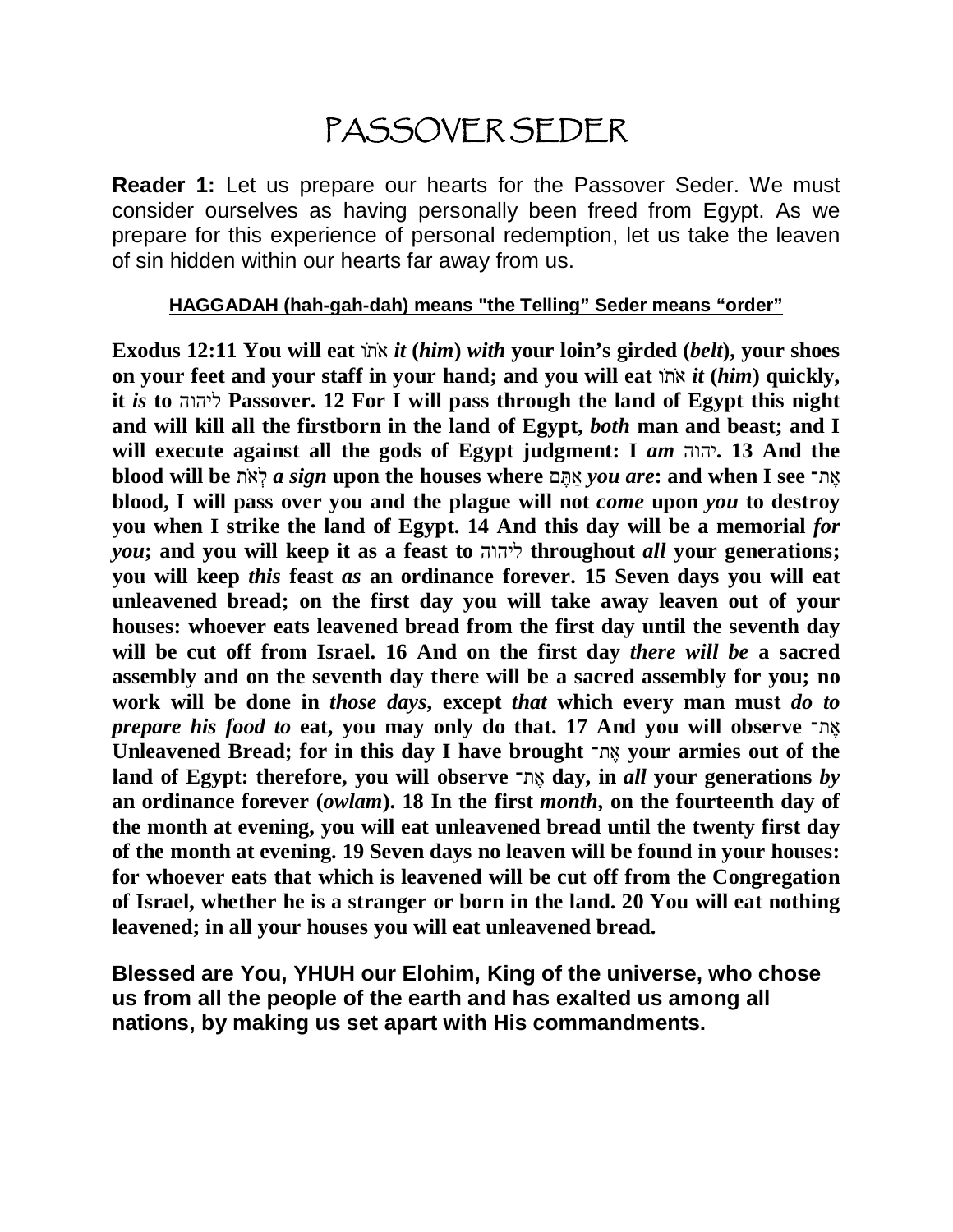**Reader 2:** One of Yahshua's last earthly acts was the celebration of the Passover. Gathering His disciples in a small room in Jerusalem, Yahshua led them in a Seder.

**Luke 2:11 And you shall say unto the good man of the house, "The Master said unto you, 'Where is the guest chamber, where I shall eat the Passover with my disciples?'" 12 And he shall show you a large upper room furnished: there make ready. 13 And they went, and found as he had said unto them: and they made ready the Passover. 14 And when the hour was come, he sat down, and the twelve apostles with him. 15 And he said unto them, "With desire I have desired to eat this Passover with you before I suffer."**

It was there, in the context of this celebration that Yahshua revealed to them the mystery of YHUH's plan of redemption. May we experience once again YHUH's great redemption.

**Blessed are You, YHUH our Elohim, King of the universe, who Has given us life and brought us to this happy season, and we thank Thee for sustaining us all to this day.**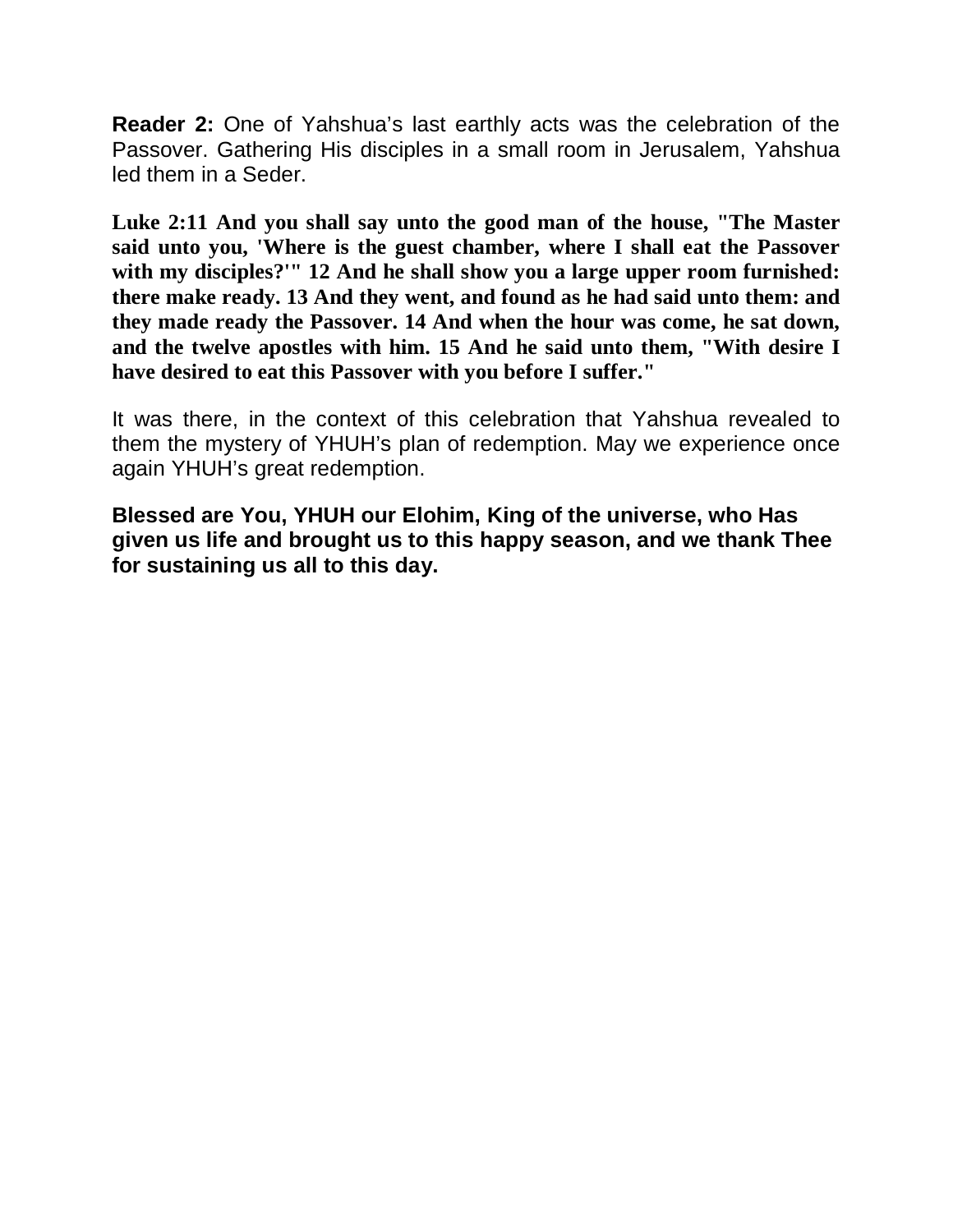#### **Reader 3**: **Light the candles**

As we kindle the festival lights, we pray for the illumination of the Spirit of YHUH to bring great personal meaning to this our Passover celebration.

**Psalm 27:1** יהוה **is my light and my salvation; who shall I fear?** יהוה **is the strength of my life; of who shall I be afraid?** 

**Blessed are You, YHUH our Elohim, King of the Universe, who has sent Thy Son, Thine Only Son, Yahshua the Messiah, to be the light of the world and our Passover Lamb, that through him we might have eternal life.** 

**Exodus 6:1 Then** יהוה **said to Moses, now will you see what I will do to Pharaoh: with a strong hand will he let them go and with a strong hand will he drive them out of his land.**

As YHUH spoke these words of encouragement to Moses, YHUH revealed to His servant the plan by which He would redeem the children of Israel.

**Exodus 6:6** *Go* **say to** *the* **Children of Israel, I** *am* יהוה **and I will bring** םֶכ ְת ֶא *you* out from under the burdens of the Egyptians and I will *take*  $a$ תְכָם *you* out of their bondage and I will redeem אֲתָכָם *you* with a stretched out arm and with **great judgments: 7 And I will take** םֶכ ְת ֶא *you* **to Me for a people and I will be to you an Elohim: and** םֶכ ְת ֶא *you* **will know that I** *am* יהוה **your Elohim, who brought you out from under the burdens of the Egyptians.**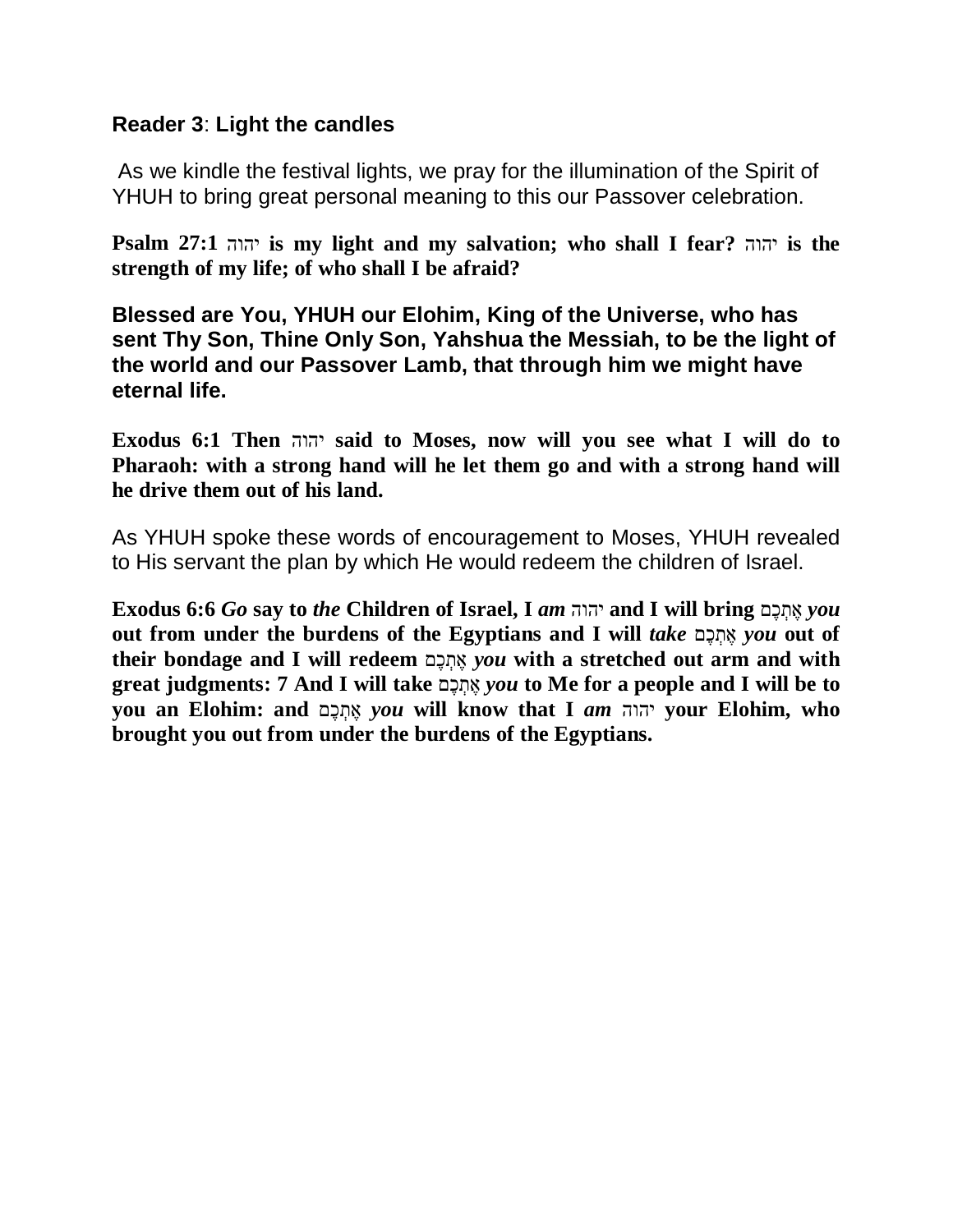## **Reader 4: The Cup of Sanctification**

**(Lift your cup of wine.)** Let us lift our cup together and bless the Name of YHUH! **Blessed are You, YHUH our Elohim, Ruler of the universe, who creates the fruit of the vine.**

**Luke 22:17 And Yahshua took the cup, and gave thanks, and said, Take this, and divide it among yourselves: 18 For I say unto you, I will not drink of the fruit of the vine, until the kingdom of Elohim shall come.**

Let us drink.

**(Wait until everyone drinks.)**

**Reader 5:**

**Psalm 24:3 Who shall ascend into the hill of** יהוה **?And who shall stand in His holy place? 4 He that has clean hands and a pure heart; who has not lifted up his soul to falsehood and has not sworn deceitfully. 5 He shall receive a blessing** ת ֵא ֵמ *from* יהוה **and righteousness from the Elohim of his salvation.** 

**(Lift the basin of water.)** Let us now offer the bowl of water to one another and share in this hand washing ceremony. Let us also reflect upon the gesture of humility and the lesson of commitment made by Yahshua, when, on the night, He laid aside His garments and girded Himself with a towel.

**John 13:4 Yahshua rose from supper, and laid aside his garments; and took a towel, and wrapped himself. 5 After that he pours water into a basin, and began to wash the disciples' feet, and to wipe them with the towel that he was wrapped. 12 So after he had washed their feet, and had taken his garments, and was set down again, he said unto them, "Do you know what I have done to you? 13 You call me Teacher and Master: and rightly so; for so I am. 14 If I then, your Teacher and Master, have washed your feet; you also ought to wash one another's feet. 15 For I have given you an example, that you should do as I have done to you." (Wash your hands and dry them on your napkin. Pass the bowl of water.)**

**(Wait until all have washed their hands.)**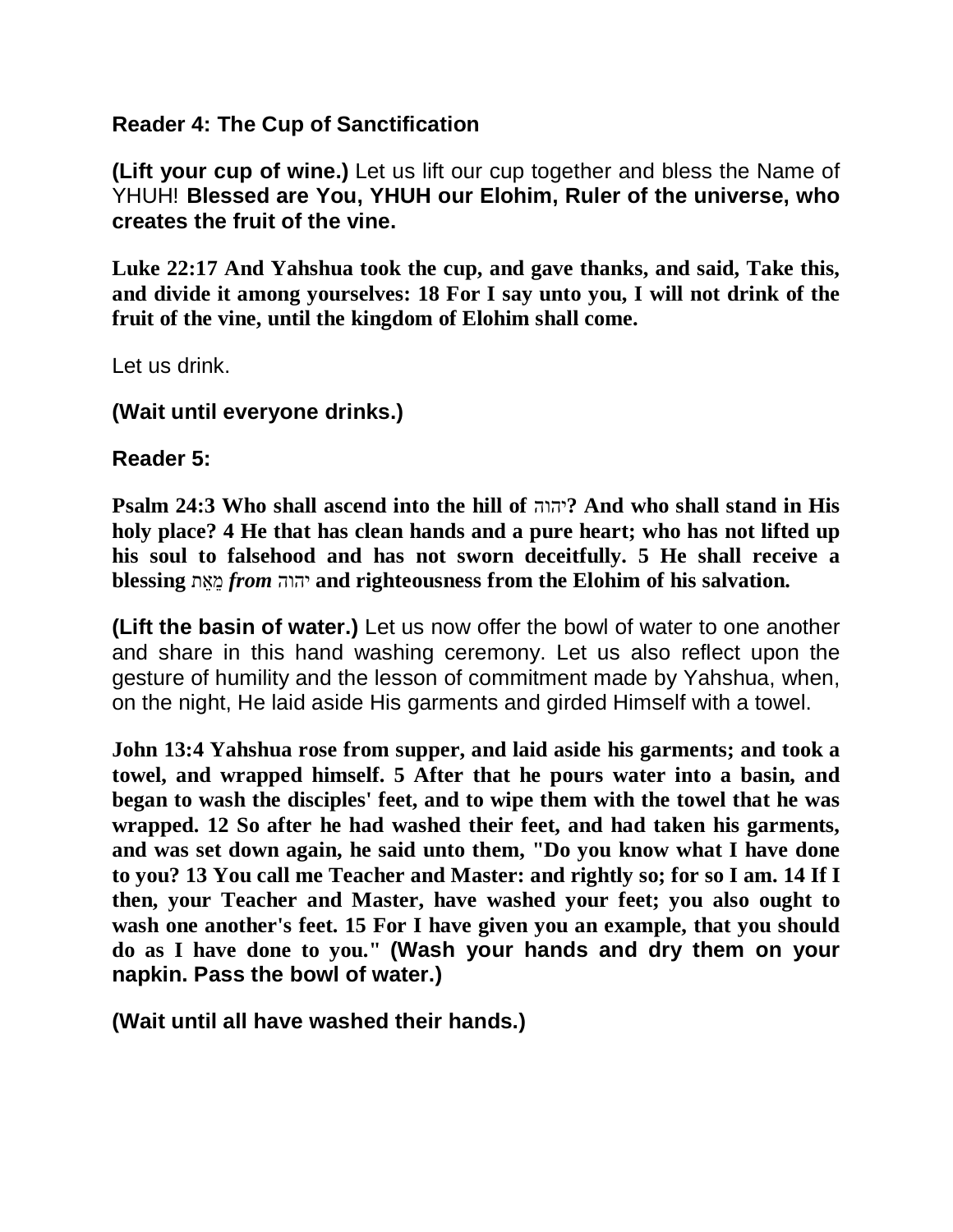## **Reader 6:**

**Exodus 2:23 And it came to pass in** *the* **process of time that the King of Egypt died: and** *the* **Children of Israel groaned** *under* **their bondage and they cried and their cry came up to Elohim** *because* **of their bondage. 24 And heard, Elohim** ת־ ֶא **their groaning and remembered Elohim** ת־ ֶא **His covenant** *with* ת־ ֶא Abraham, with אָת־ **Isaac** וְאֶת־ *and with* **Jacob. 25 And seeing Elohim Children of Israel, Elohim took notice of them.**

**(Lift up the parsley.)** Passover is a holiday that comes in the springtime, when the earth is becoming green with life. This vegetable, called Karpas (kahR-**pahs)**, represents life Created, and sustained by the Almighty YHUH. **(Take a piece of parsley and pass the parsley.)**

**(Lift up the salt water.)** But life in Egypt for the children of Israel was a life of pain, suffering, and tears, represented by this salt water. Let us take a sprig of parsley and dip it into the salt water, remembering that life is sometimes immersed in tears. **(Dip your parsley but do not eat it. Pass the salt water. Wait until all have dipped the parsley in salt water.)**

**Blessed are You, YHUH King of the Universe, who creates the fruit of the earth. Now let us eat together the Karpas**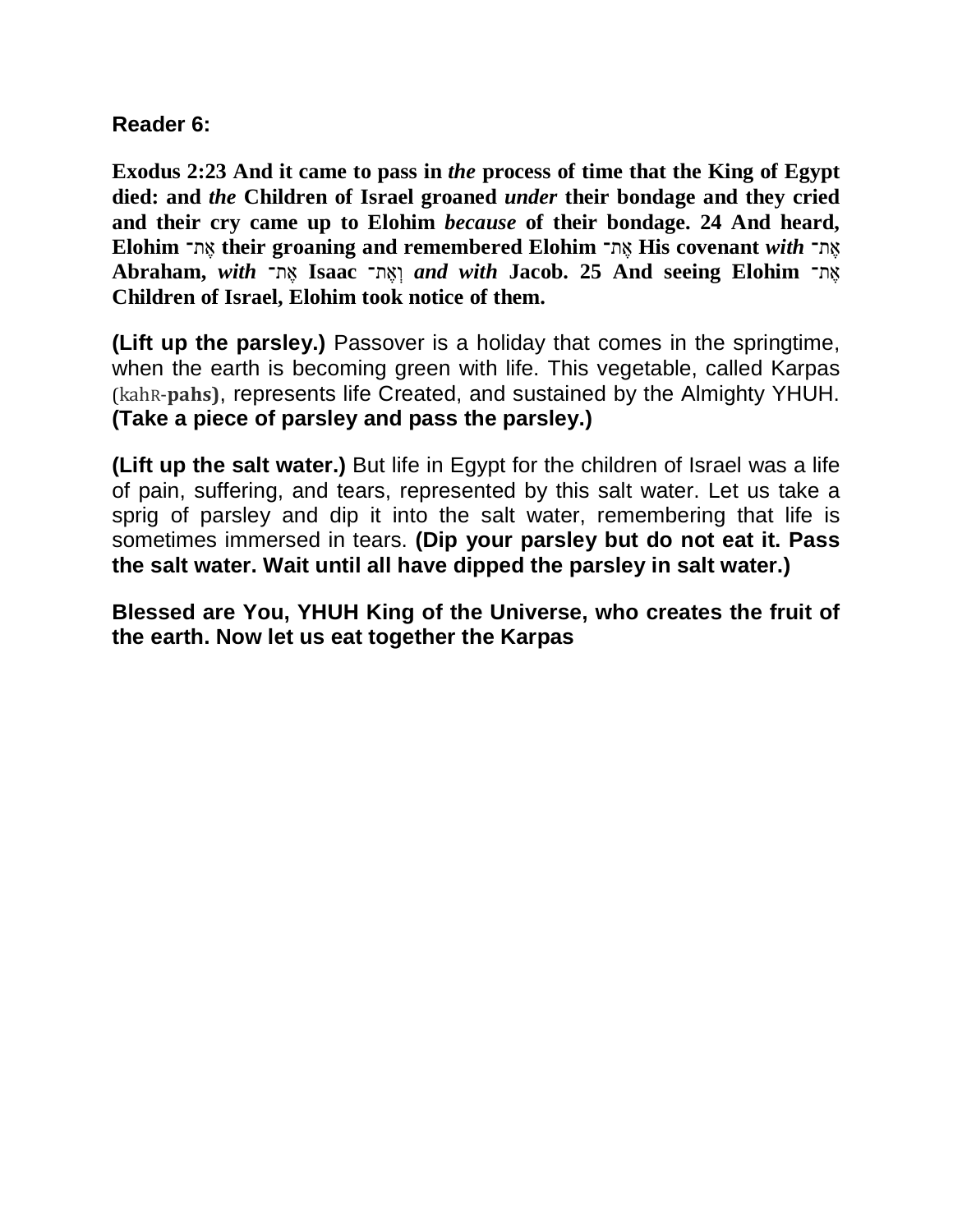**Reader 7:** On all other nights we eat bread with leaven, but on Passover we eat only Matzah, unleavened bread. As the children of Israel fled from Egypt, They did not have time for their dough to rise. Instead, the hot desert sun baked it flat. But even more than that, the scriptures teach us that leaven symbolizes sin.

**1 Corinthians 5:7 Purge out the old leaven, that you may be a new lump, as you are unleavened. For even Mashiach our Passover is sacrificed for us:** During this season of Passover, let us break our old habits of sin and selfishness and begin a fresh, new, and set apart life.

**(Lift the plate which contains the Matzah.)** This is the bread of affliction, the poor bread which our fathers ate in the land of Egypt. Let all who are hungry come and eat. Let all who are in need share in the hope of Passover. **(Pass the Matzah, but do not eat it. Wait unless everyone has a piece.)**

In the Matzah we can see a picture of Yahshua.

See it is striped. **Isaiah 53:5 But He was wounded for our transgressions, He was bruised for our iniquities; the chastisement of our peace was upon Him; and with His stripes we are healed.**

See how the Matzah is pierced**. Zechariah 12:10 And I will pour upon the House of David and upon the inhabitants of Jerusalem, the spirit of grace and of supplication; and they shall look to Me** ת ֵא **whom they have pierced; and they shall mourn for Him, as one mourns for** *his* **only** *son* **and shall be in bitterness for Him, as one that is in bitterness for his first-born.** 

**John 6:35 And Yahshua said unto them, I am the bread of life: he that comes to me shall never hunger; and he that believes on me shall never thirst. Luke 22:19 And he took bread, and gave thanks, and broke it, and gave unto them, saying, This is my body which is given for you: this do in remembrance of me.**

**Blessed are You, YHUH, King of the universe, who brings forth bread from the earth. (Take a small bite of the Matzah.)**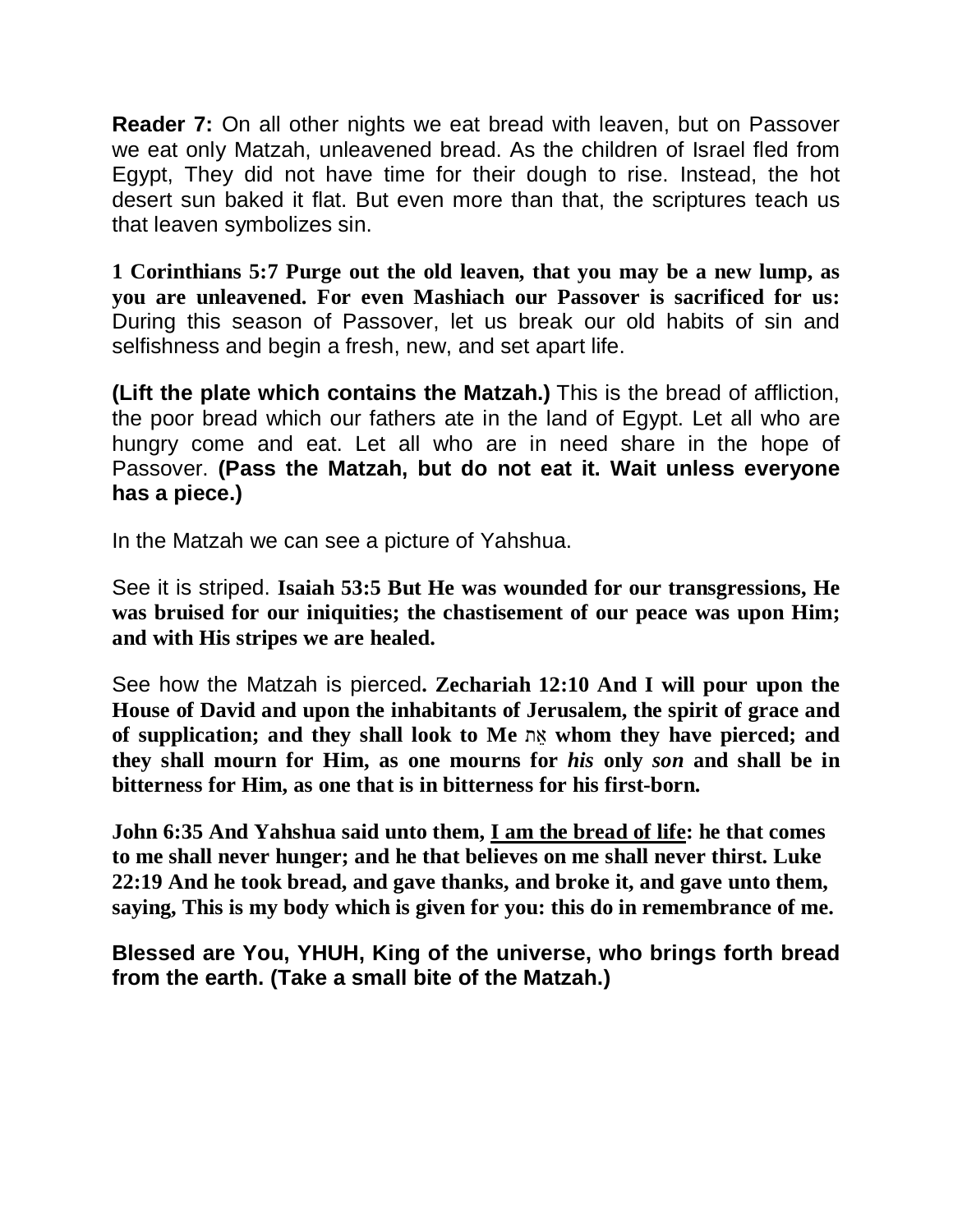**Reader 8: (Lift the better herbs.)** On all other nights we eat all kinds of vegetables, but on Passover we eat only bitter herbs. As sweet as our lives are today, let us still remember how bitter life was for the children of Israel in the land of Egypt.

**Exodus 1:11 Therefore, they set over them taskmasters to afflict** וֹ תֹ א *them* **(***him***) with their burdens. And they built treasure cities for Pharaoh** ת־ ֶא **Pithom** וְאֶת־ *and* Raamses. 12 But the more they afflicted them, the more they **multiplied and grew. And** *the Egyptians* **were grieved because of** *the* **Children of Israel. 13 And made the Egyptians** ת־ ֶא **Children of Israel labor rigorously: 14 And they made bitter** ת־ ֶא **their lives with hard bondage, in mortar and in brick and in all** *manner of* **service in the field:** ת ֵא **all their service, which they made them serve,** *was* **with cruelty.** 

**(Put bitter herbs on your Matzah, but do not eat. Pass the bitter herbs.)** As we scoop bitter herbs onto a piece of Matzah, let us allow the bitter taste to cause us to shed tears of compassion for the sorrow that our ancestors knew thousands of years ago. **(Wait for everyone to prepare the bitter herbs.)**

**Blessed are You, YHUH, King of the universe, who has set us apart by Your Word and commanded us to eat bitter herbs**

**(Everyone eats.)**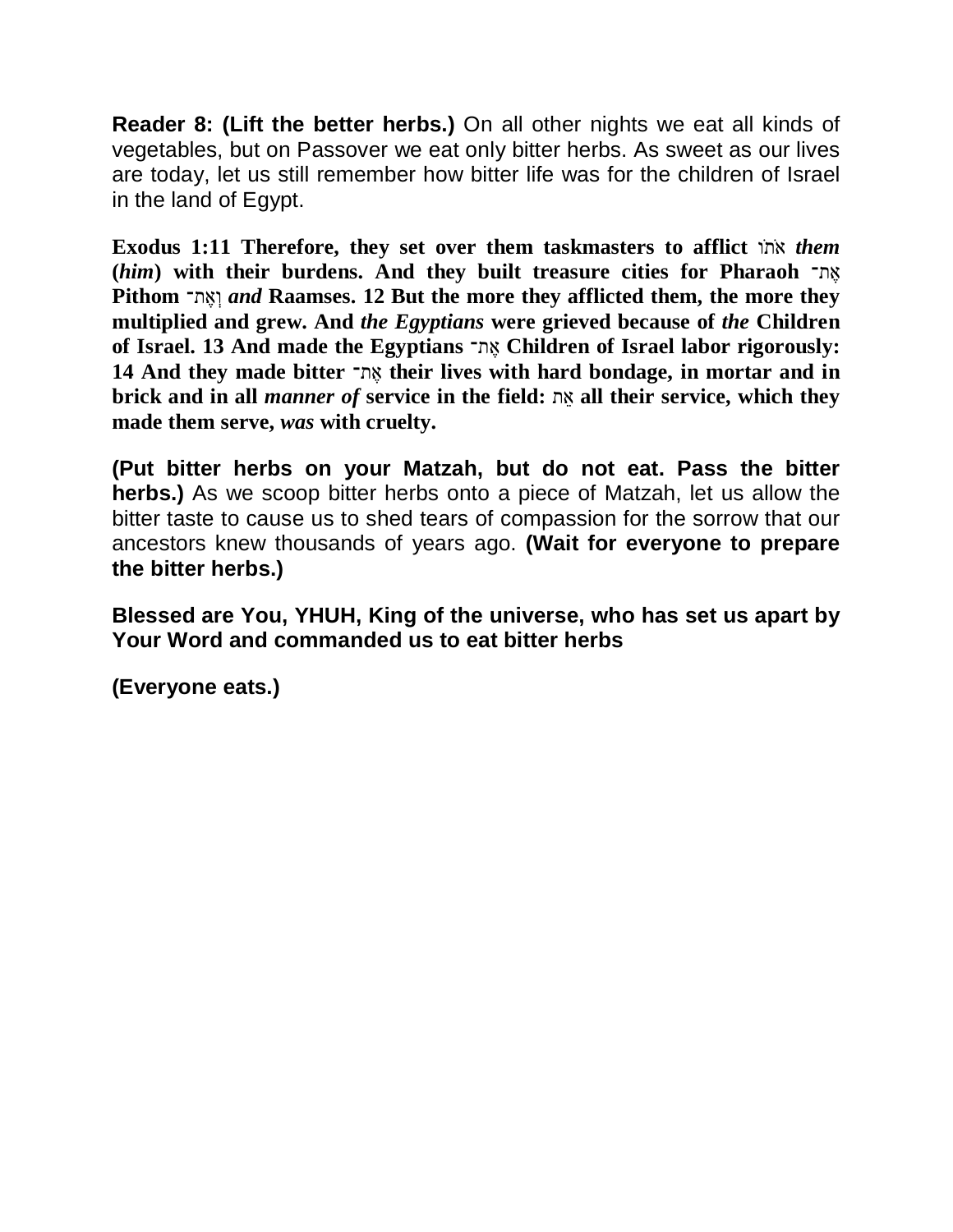**Reader 9:** The children of Israel toiled to make treasure cities for Pharaoh, working in brick and clay. Let us once again scoop some bitter herbs onto a small piece of Matzah. But this time, before we eat, let us dip the herbs into the sweet Kharoset **(**HAROSETH). We dip the bitter herbs into Kharoset to remind ourselves that even the most bitter of circumstances can be sweetened by the hope we have in YHUH. **(Put the Kharoset on the Matzah. Pass the Kharoset. Eat the Kharoset.)**

**(Wait until everyone eats the Kharoset.) Mark 14:18 And as they sat and ate, Yahshua said, Verily I say unto you, One of you which eats with me shall betray me. 19 And they began to be sorrowful, and to say unto him one by one, Is it I? and another said, Is it I? 20 And he answered and said unto them, It is one of the twelve, that dips with me in the dish.**

The children of Israel were instructed to eat the Passover in haste, their loins girded, and their staffs in their hands, their sandals upon their feet, awaiting departure from the bondage of Egypt. Today we all may recline and freely enjoy the Passover Seder.

**Matt 11:28 Yahshua said, Come unto me, all you that labor and are heavy laden, and I will give you rest.**

**Blessed are You, YHUH, King of the universe, who has given us rest through Yahshua our Messiah.**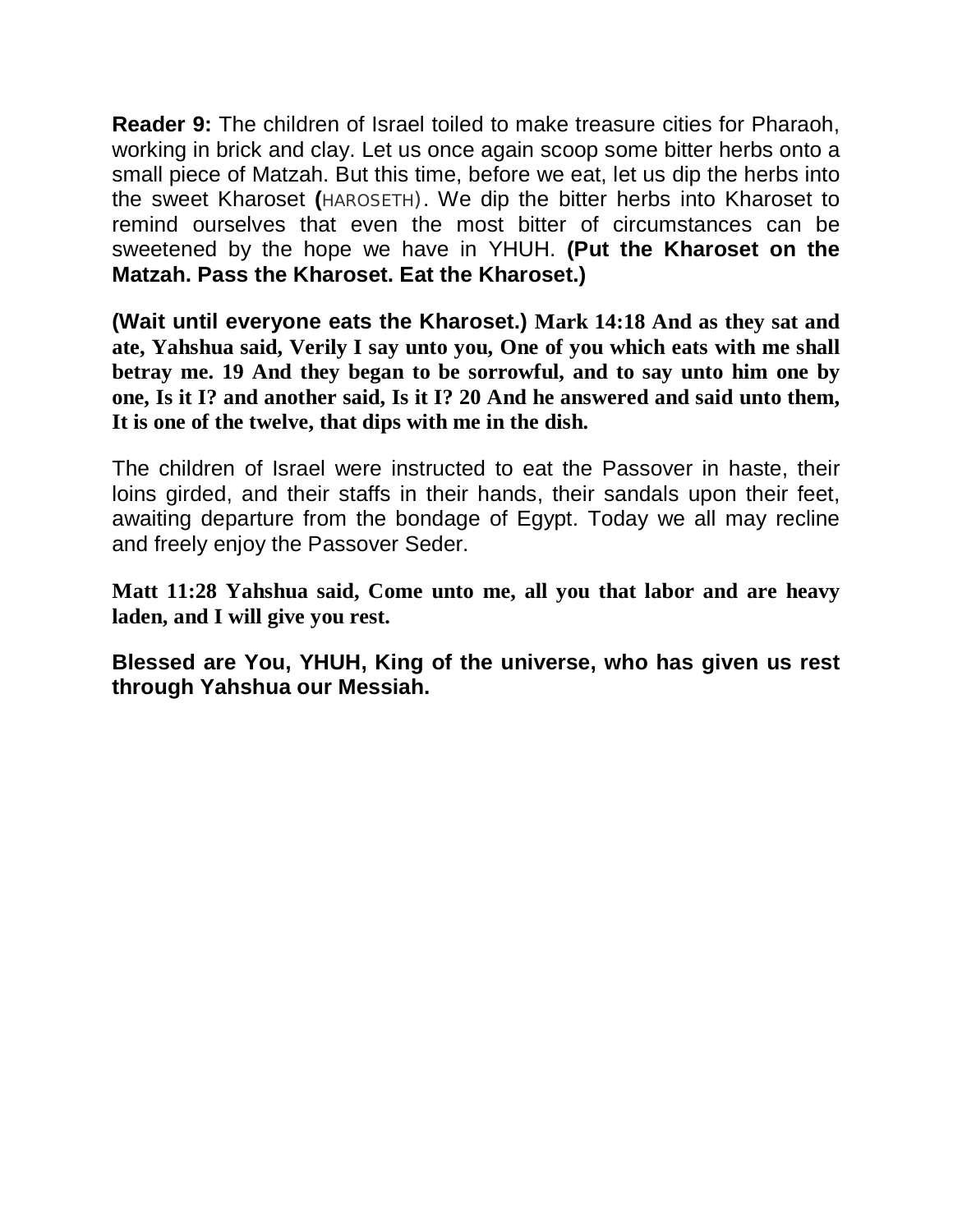**William 10:** This roasted lamb represents the lamb whose blood marked the houses of the children of Israel, signifying their obedience to YHUH's command.

**John 1:29 The next day John saw Yahshua coming unto him, and said, Behold the Lamb of Elohim, which takes away the sin of the world.**

**Exodus 12:3 Speak to all the congregation of Israel saying, In the tenth** *day* **of**  this month every man will take a lamb according to house of their  $\pi$ אבה *fathers*, **a lamb for** *each* **house: 5 Your** *animal should* **be without blemish, a one year old male: you can take it from the sheep or goats: 6 And you will keep** *it* **until the fourteenth day of the same month: and the whole assembly of the congregation of Israel will kill** וֹ תֹ א *it* **(***him***)in the evening. 7 And they will take the blood and** *smear it* **on the two side posts and on the upper door post of the houses in which they shall eat** וֹ תֹ א *it* **(***him***). 8 And they will eat** ת־ ֶא **the flesh that night roast** *it* **with fire and** *eat it with* **unleavened bread** *and* **bitter** *herbs.* **11 You will eat** וֹ תֹ א *it* **(***him***)** *with* **your loin's girded (***belt***), your shoes on your feet**  and your staff in your hand; and you will eat  $\overline{n}$  *ink it* (*him*) quickly, it *is* to  $\overline{n}$ **Passover. 13 And the blood will be** תֹ א ְל *a sign* **upon the houses where** ם ֶתּ ַא *you are***: and when I see** ת־ ֶא **blood, I will pass over you and the plague will not**  *come* **upon** *you* **to destroy you when I strike the land of Egypt.**

The blood of Yahshua over your body is a sign, and when YHUH sees the blood He gives you life not death.

**Acts 20:28 Take heed therefore unto yourselves, and to all the flock, over the which the Ruach haKodesh has made you overseers, to feed the assembly of Elohim, which He has purchased with His own blood.**

**Romans 3:25 Who Elohim has set forth to be a sacrifice of atonement through faith in his blood, to declare his righteousness for the remission of sins that are past, through the forbearance of Elohim; 26 To declare, I say, at this time his righteousness: that he might be just, and the justifier of him which believes in Yahshua.**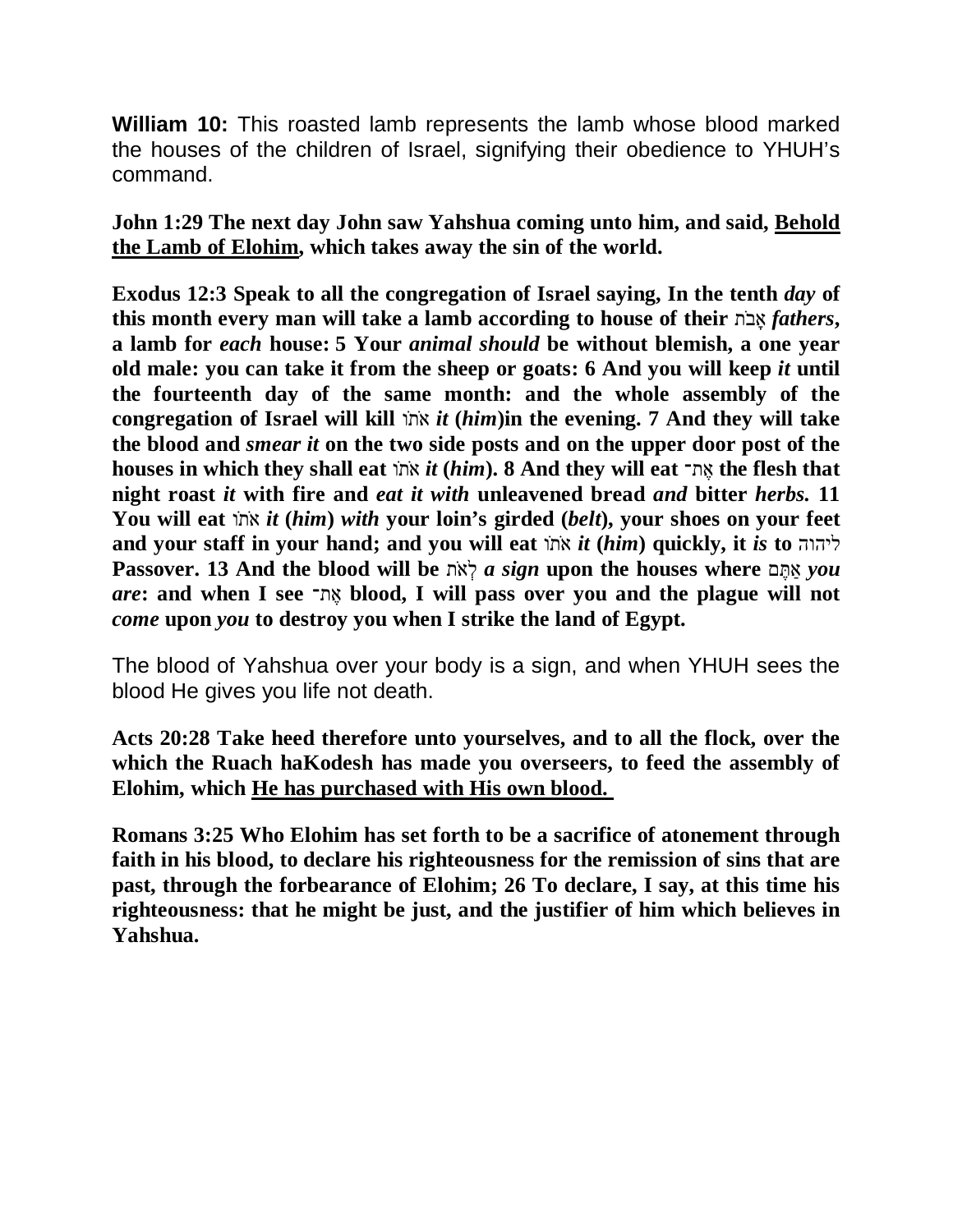How great is YHUH's goodness to us! For each of His acts of mercy and kindness we declare, "It would have been sufficient." If YHUH had merely rescued us, but had not judged the Egyptians, "It would have been sufficient." YHUH had only destroyed their gods, but had not parted the Red Sea, "It would have been sufficient." If YHUH had only drowned our enemies, but had not fed us with manna, "It would have been sufficient." If YHUH had only led us through the desert, but had not given us the Shabbat, "It would have been sufficient." But YHUH, blessed be He, provided all of these blessings for our ancestors and not only these, but so many more.

**Philippians 4:19 But my Elohim shall supply all your needs according to His riches in glory by Mashiach Yahshua.**

**Blessed are You, O YHUH, for You have in mercy supplied all our needs. You have given us Yahshua, forgiveness for sin, life abundant, and life everlasting, Halleluiah!**

## **Prayer of Thanksgiving to YHUH**

## **Give Thanks for the meal**

**Eat Meal**

## **After Meal:**

## **Reader 1: The Cup of Redemption**

This is the cup of redemption, symbolizing the Blood of the Passover lamb. It was the cup "after supper" with which Yahshua identified Himself. The Prophet Isaiah reminds us in **Isaiah 59:1 Surely** יהוה **hand is not shortened, that it cannot save; neither his ear heavy that it cannot hear. 16 And He saw that there was no man and wondered that there was no intercessor: therefore, His own arm brought salvation to Him; and His righteousness, it upheld Him.**

Yahshua lifted the cup saying, **Luke 22:20 This cup is the new covenant in my blood, which is shed for you.**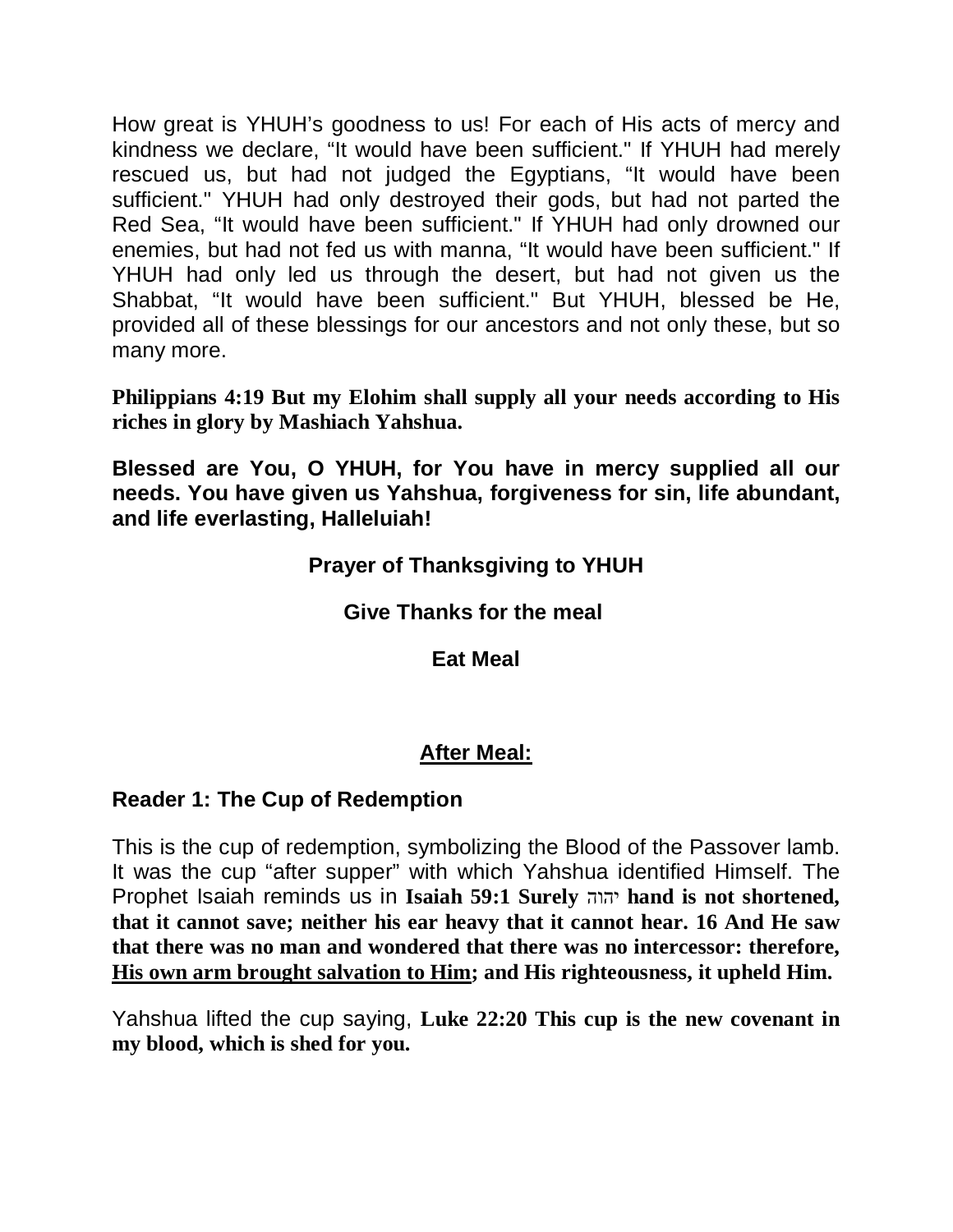Just as the blood of the lamb brought salvation in Egypt, so Yahshua's redeeming death can bring salvation to all who believe.

Blessed are You, YHUH our Elohim, King of the universe, who creates the fruit of the vine. Let's all drink and remember Yahshua's Blood flowed for us**. (Pass the Communion Cup.)**

Before the birth of John the Baptizer, an angel of YHUH said. **(Luke 1:17) 17 And he shall go before him in the spirit and power of Elijah, to turn the hearts of the fathers to the children, and the disobedient to the wisdom of the just; to make ready a people prepared for** יהוה**.**

Later Yahshua spoke of John. **Matthew 11:12 And from the days of John the Baptizer until now the kingdom of heaven suffers violence, and the violent take it by force. 13 For all the prophets and the Torah prophesied until John. 14 And if you will receive it, this is Eliajah, which was for to come. 15 He that has ears to hear, let him hear.**

It was this same John who saw Yahshua and declared. **John 1:29 The next day John saw Yahshua coming to him, and said, Behold the Lamb of Elohim, which takes away the sins of the world. 30 This is he of whom I said, After me comes a man which is preferred before me: for he was before me. 31 And I knew him not: but that he should be made manifest to Israel, therefore am I come baptizing with water. 32 And John gave testimony, saying, I saw the Spirit descending from heaven like a dove, and it abode upon him. 33 And I knew him not: but he that sent me to baptize with water, the same said unto me, Upon whom you shall see the Spirit descending, and remaining on him, the same is he which baptizes with the Ruach haKodesh. 34 And I saw, and gave testimony that this is the Son of Elohim.**

Our Passover Seder is now complete. May we always remember the sacrifice Yahshua made for us.

**Everyone says: "Next year in Jerusalem."**